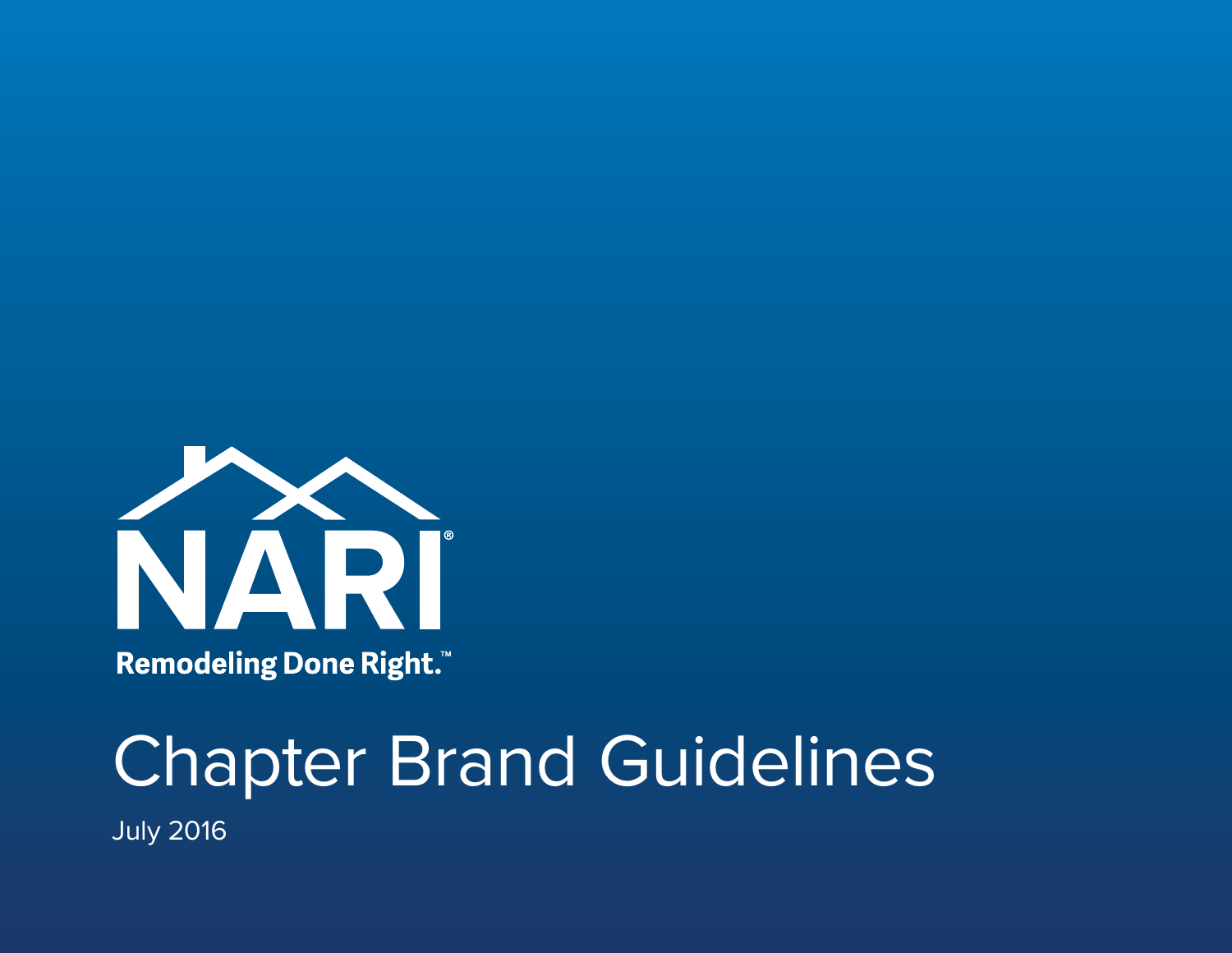# **NARI Chapter Logo Usage**

# Preferred Logo

Use the preferred, full color version on all NARI Marketing and Communication pieces. Use the black or white versions of the logo only when necessary.



**ATI ANTA** 





### Size Requirements



#### **Preferred Size: 1.25" wide**

The required white space necessary around the logo is calculated by the height of the tagline - indicated by the grey X. That measurement is used to create equal height and width white  $-1.25$ " $-$  space around the logo.



#### **Minimum Size: 0.75" wide**

The logo should not be displayed or printed any smaller.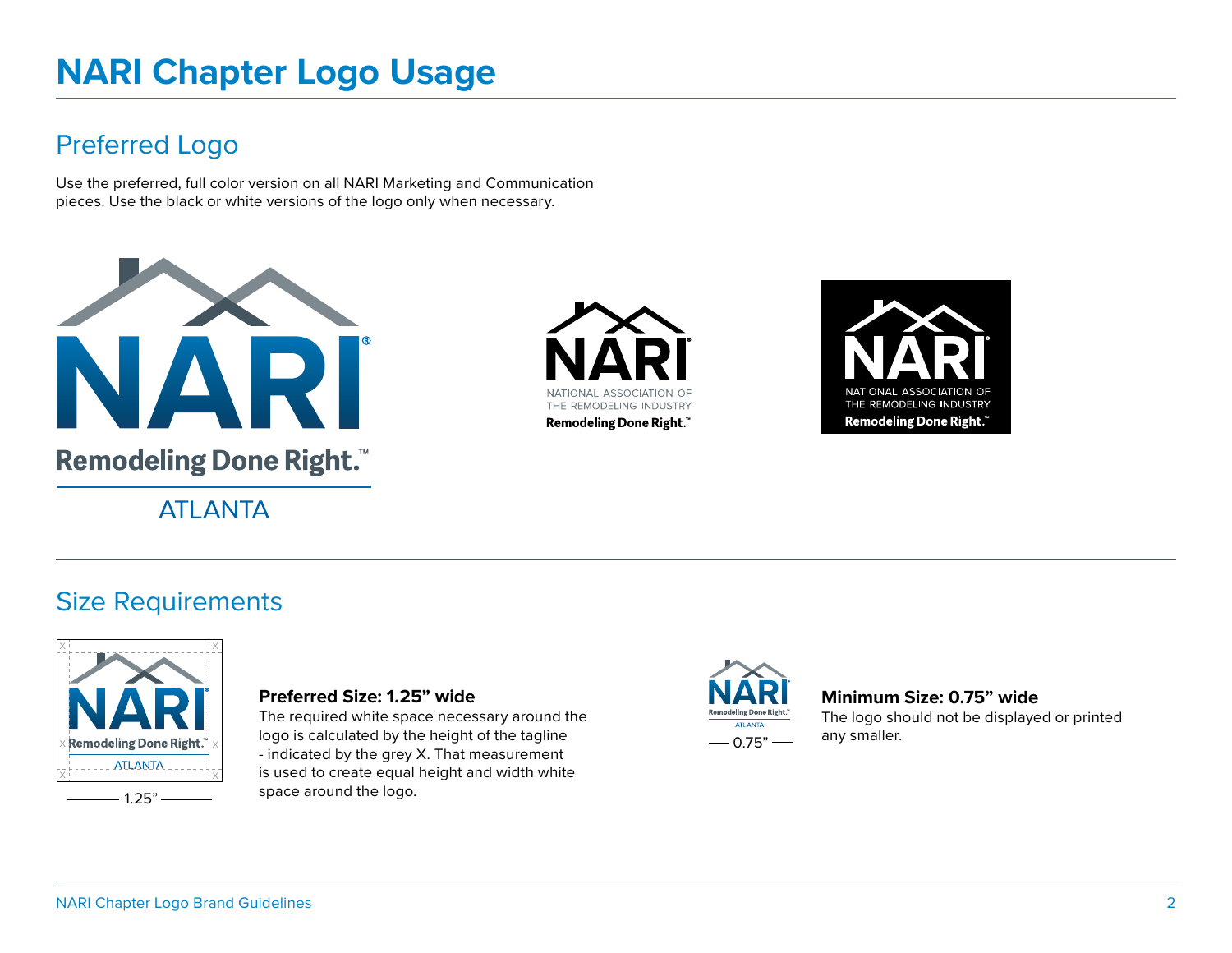# **NARI Chapter Logo Usage**

# Alternate Logo

Use the alternate logo only in instances where NARI is new to a market when the NARI acronym needs to be defined. Once the market is familiar with NARI, switch to the preferred logo.



NATIONAL ASSOCIATION OF THE REMODELING INDUSTRY

**Remodeling Done Right.™** 

**ATLANTA** 

### Longest Chapter Name

We have accommodated the longest NARI Chapter name from the list of Chapters as of June 2016.





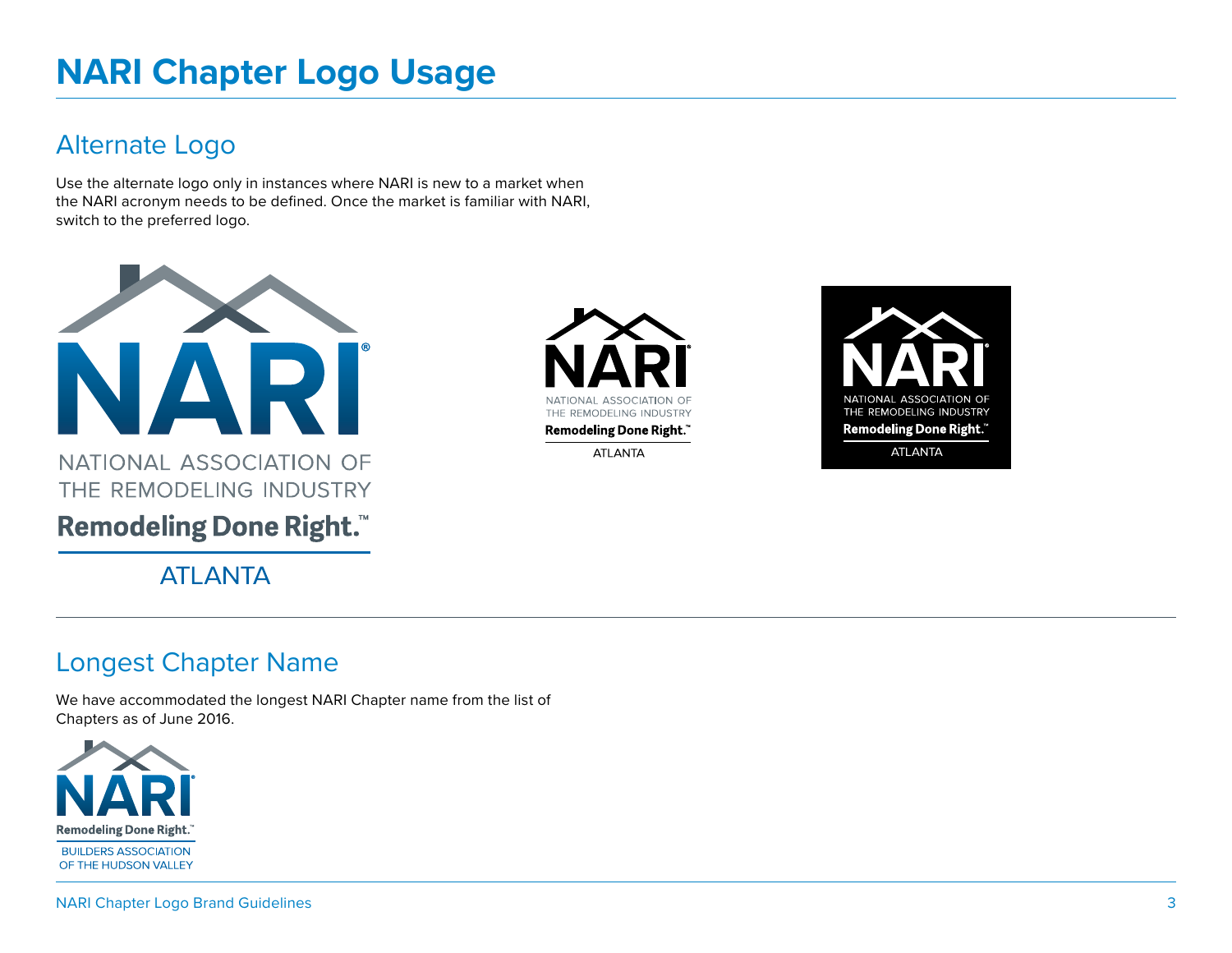# **NARI Chapter Logo Brand Colors**

### Primary Color Palette

**Spot: Pantone 3005C**

Print: C100 M43 Y3 K0 Digital: R0 G120 B201 Web: Hex #0078c9

**Spot: Pantone 294C**

Print: C100 M82 Y27 K19 Digital: R0 G46 B109 Web: Hex #003479

**Spot: Pantone 432C**

Print: C77 M63 Y53 K41 Digital: R51 G62 B72 Web: Hex #36424a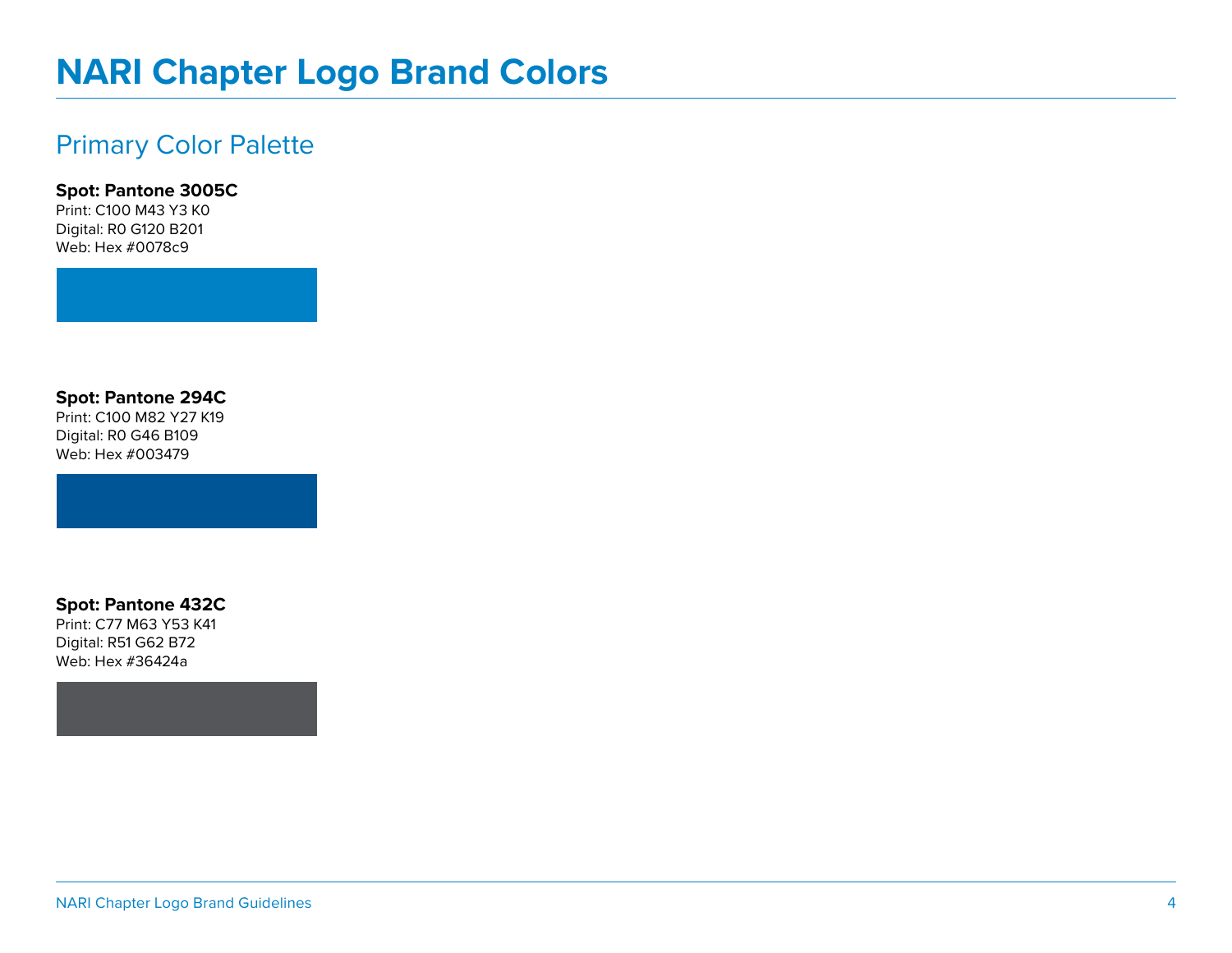# Primary Typeface Tagline

Proxima Nova is the primary typeface. This type family will be used for headlines, sub-heads, call outs, structural elements and body copy.

#### **Proxima Nova**

Regular AaBbCcDdEeFfGgHhIiJjKkLlMmNnOoPpQqRrSsTtUuVvWwXxYyZz 0123456789

#### **Bold**

**AaBbCcDdEeFfGgHhIiJjKkLlMmNnOoPpQqRrSsTtUuVvWwXxYyZz 0123456789**

#### **Full Family**

Thin AaBbCcDdEeFfGgHhIiJjKkLlMmNnOoPpQqRrSsTtUuVvWwXxYyZz 0123456789

Light AaBbCcDdEeFfGgHhIiJjKkLlMmNnOoPpQqRrSsTtUuVvWwXxYyZz 0123456789

#### Regular

AaBbCcDdEeFfGgHhIiJjKkLlMmNnOoPpQqRrSsTtUuVvWwXxYyZz 0123456789

Medium AaBbCcDdEeFfGgHhIiJjKkLlMmNnOoPpQqRrSsTtUuVvWwXxYyZz 0123456789

**Semibold AaBbCcDdEeFfGgHhIiJjKkLlMmNnOoPpQqRrSsTtUuVvWwXxYyZz 0123456789**

#### **Bold**

**AaBbCcDdEeFfGgHhIiJjKkLlMmNnOoPpQqRrSsTtUuVvWwXxYyZz 0123456789**

Extra Bold AaBbCcDdEeFfGgHhIiJjKkLlMmNnOoPpQqRrSsTtUuVvWwXxYyZz 0123456789

#### Black

AaBbCcDdEeFfGgHhIiJjKkLlMmNnOoPpQqRrSsTtUuVvWwXxYyZz 0123456789

Adelle Sans Bold is the primary typeface. This type face is used for the tagline and sparingly to have an additional typeface for communications.

#### **Adelle Sans**

**Bold AaBbCcDdEeFfGgHhIiJjKkLlMmNnOoPpQqRrSsTtUuVvWwXxYyZz 0123456789**

#### **Full Family**

Regular AaBbCcDdEeFfGgHhIiJjKkLlMmNnOoPpQqRrSsTtUuVvWwXxYyZz 0123456789

#### **Bold**

**AaBbCcDdEeFfGgHhIiJjKkLlMmNnOoPpQqRrSsTtUuVvWwXxYyZz 0123456789**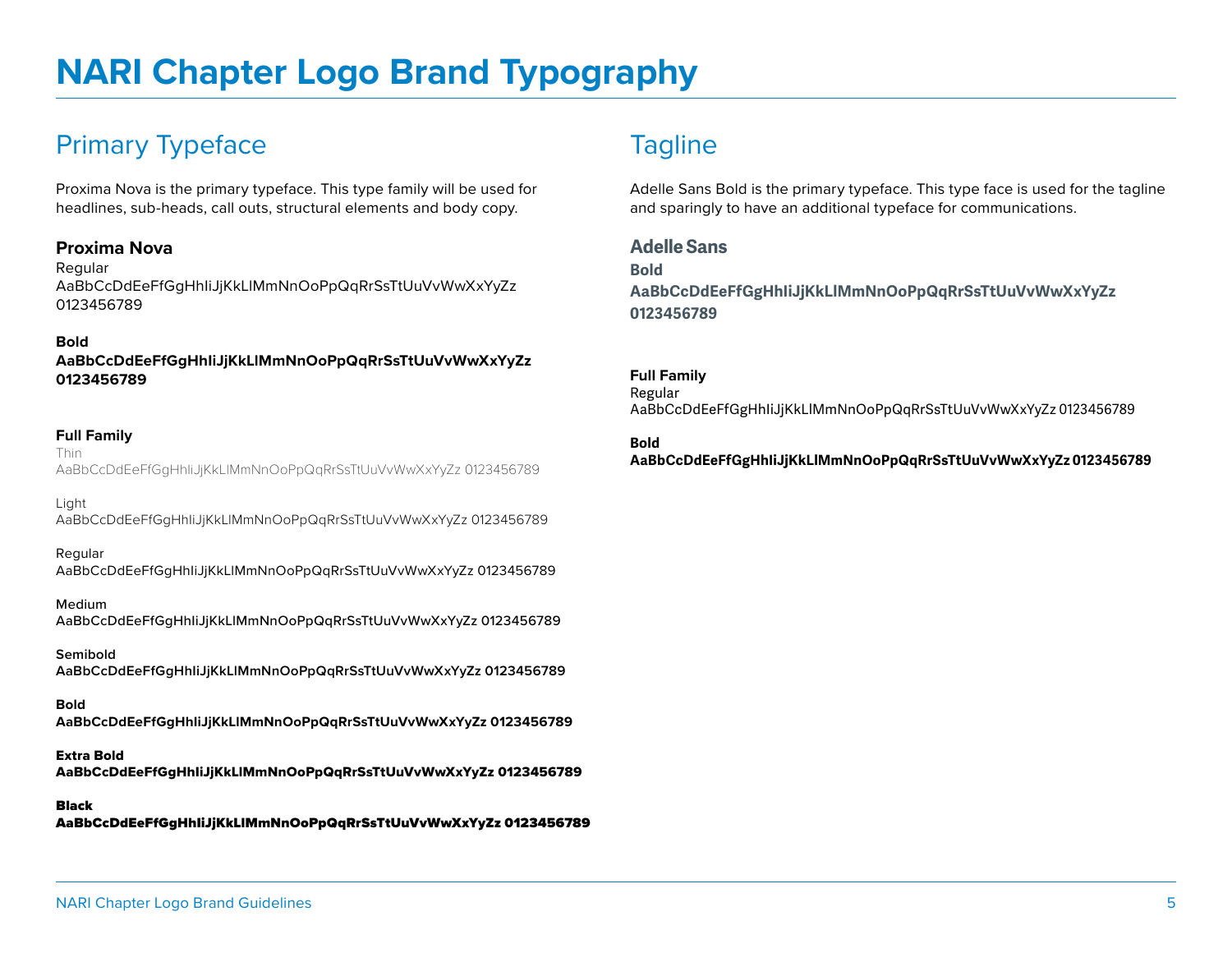# **DO<sub>S</sub>**

- $\sqrt{\phantom{a}}$  Use the NARI Chapter Logo prominently in full color in print and digital.
- $\sqrt{\phantom{a}}$  Use the logo at the preferred size of 1.25" high. It cannot be displayed or printed any smaller than the minimum size of 0.75" in height.
- $\sqrt{\phantom{a}}$  Use the white version to maintain the best contrast and legibility on blue, black or grey backgrounds. Other background colors can be used.
- $\sqrt{\phantom{a}}$  Use the black or white versions for one color printing.

# **DONTs**

- $\circledcirc$  Do not modify the logo in any way:
	- $\circledcirc$  Do not omit elements of the logo.
	- $\circled{S}$  Do not change size or placement elements of the logo.
	- $\circledcirc$  Do not change the opacity of the logo.
	- $\circledcirc$  Do not change any colors.
	- $\circledcirc$  Do not stretch or distort the logo.
	- $\circledcirc$  Do not rotate the logo.
	- $\circledcirc$  Do not add special effects to the logo, such as drop shadows.
	- $\circledcirc$  Do not animate the logo.
- $\circledcirc$  Do not use the logo below the minimum width size.
- $\circledcirc$  Do not place the logo on a similar background.
- $\circledcirc$  Do not repeat the logo too many times on a print or digital piece unless developing a media background used in photo/video shoot.

# Which logo format do I use?

| Digital (Web, Email, etc) | <b>PNG</b> | RGB, Black, White       |
|---------------------------|------------|-------------------------|
| Embroidery                | <b>EPS</b> | PMS, CMYK, Black, White |
| Microsoft Office          | JPG.       | RGB, Black, White       |
| Print                     | <b>EPS</b> | PMS, CMYK, Black, White |
| Silkscreen                | <b>EPS</b> | PMS, CMYK, Black, White |
|                           |            |                         |